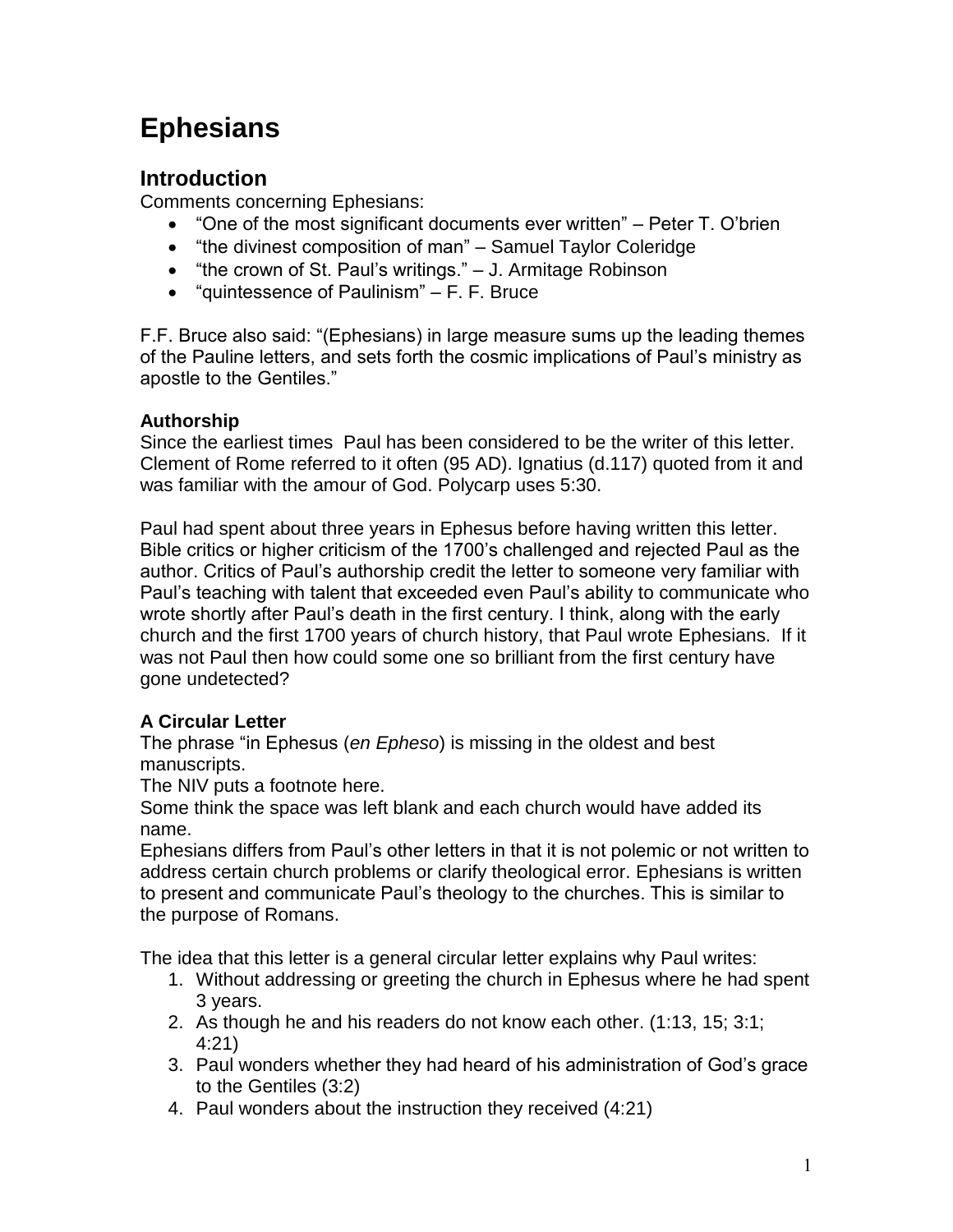Cosmology – Ephesians gives the big picture of salvation and draws attention to positions in the heavenlies which include God, Christ, us, principalities and powers.

Ecclesiology – the Church in Ephesians is more universal than it is local. The church itself is seen from the cosmic position.

- 1.  $4:4 -$  one church
- 2. 5:26, 27 holy church
- 3. 1:22, 23 catholic church
- 4. 2:20 apostolic

Eschatology – the focus of eschatology includes the church's function in time to teach the principalities and powers (3:10), unite with the Jews (3:6), and influence society with the application of their salvation to homes, relationships, work, etc. The eschatology here shows:

- 1. Salvation as a present truth
- 2. Believers already raised with Christ
- 3. Believers already seated with Christ in the heavenlies
- 4. 2:4-10 Four compound verbs in the past tense:
	- a. made us alive (2:5)
	- b. raised us up (2:6)
	- c. seated us (2:6)
	- d. have been saved (2:5, 8)

But there is yet the future expectation:

- 1. 1:10 when times will have reached their fulfillment
- 2. 4:30; 1:13 sealed today waiting for the fullness on the day of redemption
- 3. 1:14, 18; 5:5 looking forward to the inheritance which already has a down payment made to believers
- 4. 5:27 Christ will someday present the church to himself as holy and pure
- 5. 5:6 the day God's wrath is poured out

#### **Ideas About the Nature and Purpose of the Letter**

- 1. A summary of Paul's Theology written by someone. Even Onesimus, the slave and bishop of Ephesus, is said to have wrote it as a cover letter for Paul's letters.
- 2. UNITY: A call to unity in the church. Unity is a theme of the book.
	- a. The preposition syn which is translated "with" or "together with" is used through out the book (2:5, 6; 2:21, 22; 3:6; 5:7, 11; 4:16)
	- b. The use of the concept of "peace" (2:14, 15, 17; 4:3; 6:15)
	- c. *Enotes* or "unity" (4:3, 13)
	- d. Twelve times the word "one" (hen) is used:
		- i. "the two one"  $-2:14$
		- ii. "one new man"  $-2:15$
		- iii. "one body" 2:16; 4:4